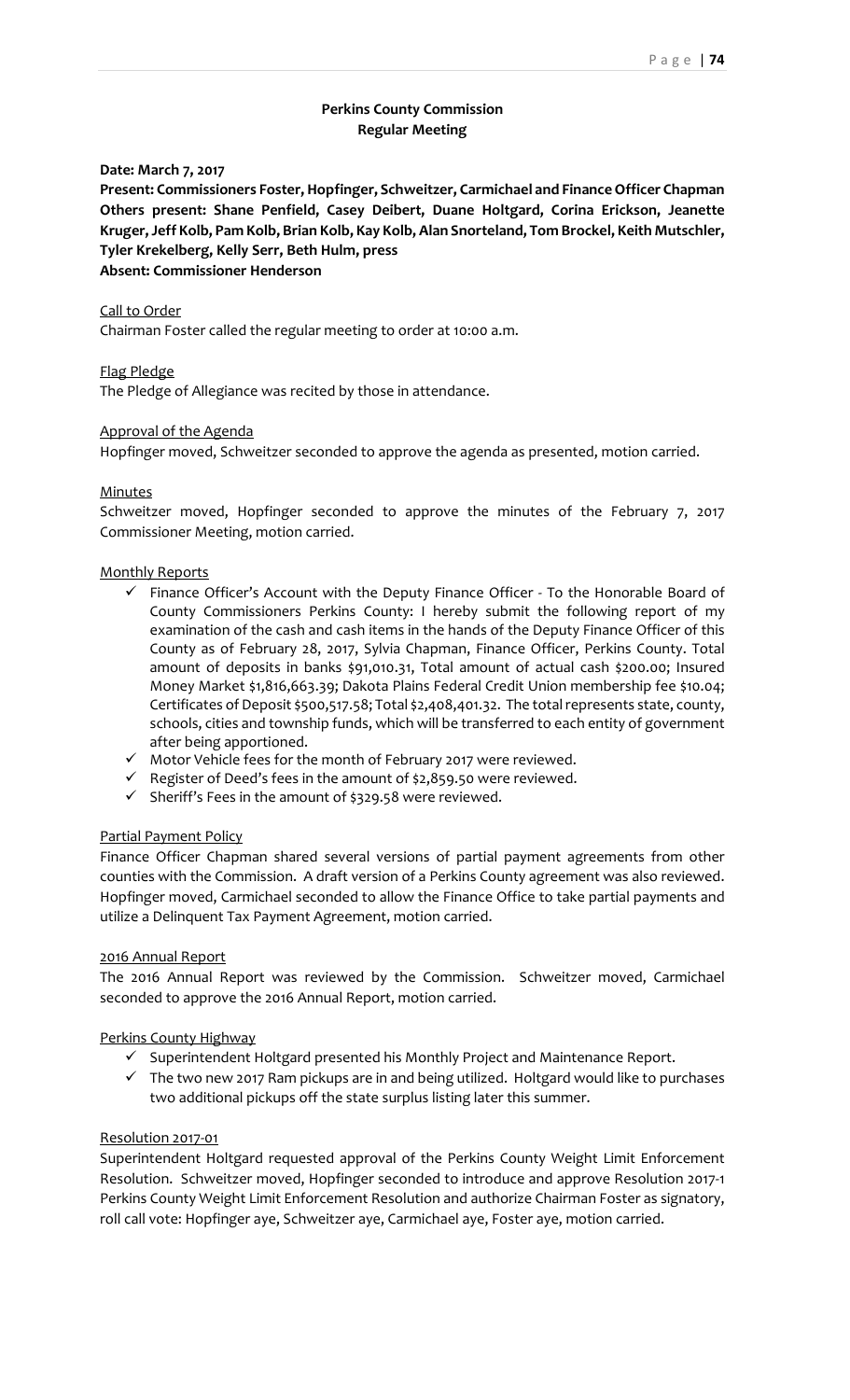# *Resolution 2017‐1*

### *PERKINS COUNTY WEIGHT LIMIT ENFORCEMENT RESOLUTION*

*WHEREAS, seasonal climatic changes can be detrimental to our highways, causing serious and expensive damage to occur, and*

*WHEREAS, the Perkins County Board of County Commissioners, desires to protect existing Perkins County Highways, ultimately saving tax dollars and,*

*WHEREAS, the Perkins County Board of County Commissioners, desire the enforcement of weight limitations on Perkins County Roads as set forth and posted by the Perkins County Highway Superintendent.*

### *NOW THEREFORE BE IT RESOLVED;*

*WHEREAS, the spring load restrictions on Perkins County Highways shall be set at six (6)* tons per axle on County Highways C-19, C-3, C-9, C-9A, C-25 and C-2 during the spring thaw *period and when limit signs are in place. The South Dakota Highway Patrol is hereby requested to enforce these spring weight restrictions on Perkins County Highways.*

*BE IT FURTHER RESOLVED, that the penalty for the violation of the load restrictions shall be set forth in SDCL 32‐22‐55.*

### Executive Session

Schweitzer moved, Carmichael seconded to go into executive session at 10:55 a.m. to discuss legal matters, motion carried. Chairman Foster declared the meeting out of executive session at 11:13 a.m.

### 11:00 am Kolb Land Access Relief Application

Discussion was held on the Kolb Land Access Relief Application submitted by Brian Kolb, Kolb Farms Inc. The Commission requested Kolb Farms Inc provide written proof that the tract of land in question is "isolated" by March  $17<sup>th</sup>$ . The date of March 24, 2017 at 2:00 p.m. was set as a tentative date for the Commission to review the property.

#### DOE Corina Erickson

Director of Equalization Corina Erickson went over the county valuation changes and the upcoming plan for the county reappraisal plan.

#### County Board of Equalization

Schweitzer moved, Hopfinger seconded to set the County Board of Equalization Meeting at 1:30 p.m. on Tuesday, April 11, 2017, motion carried.

# Surplus Property

Hopfinger moved, Schweitzer seconded to surplus the following equipment, motion carried.

1995 GMC Pickup, VIN 1GTEK14K6SZ568687

1995 FORD E350 Ambulance, VIN 1FDKE30F6THB48459;

Truck Tires 11.00 x 20 and 12.00 x 20

#### Sheriff Mileage Rate

Sheriff Serr requested that the Commission to set the Sheriff's mileage rate at the state allowed rate. Schweitzer moved, Hopfinger seconded to set the Sheriff Mileage rate at .50/hour, motion carried.

## Claims

The following claims were presented and approved for payment, February payroll: 91,928.99; IRS, fica, 7,490.49; SD Retirement, retirement, 5,986.14; Delta Dental, insurance, 1,345.76; Medico Life, insurance, 131.04; Wellmark, insurance, 20,350.12; SDPEF, insurance, 96.00; HRA Reimbursements, 214.22; A&B Business, supplies, 73.96; American Stamp & Marking, supplies, 36.94; Avera Queen, prof fees, 235.30; Bison Community Clinic, prof fees, 433.00; Bison Courier, publishing, 184.75; Bison Food, supplies, 16.34; Bison Grain, fuel, 16,792.00; Bison Implement, repairs/supplies, 2,189.60; BL Contracting, repairs, 9,989.81; Bob's Repair, supplies, 41.10; Butler Machinery,